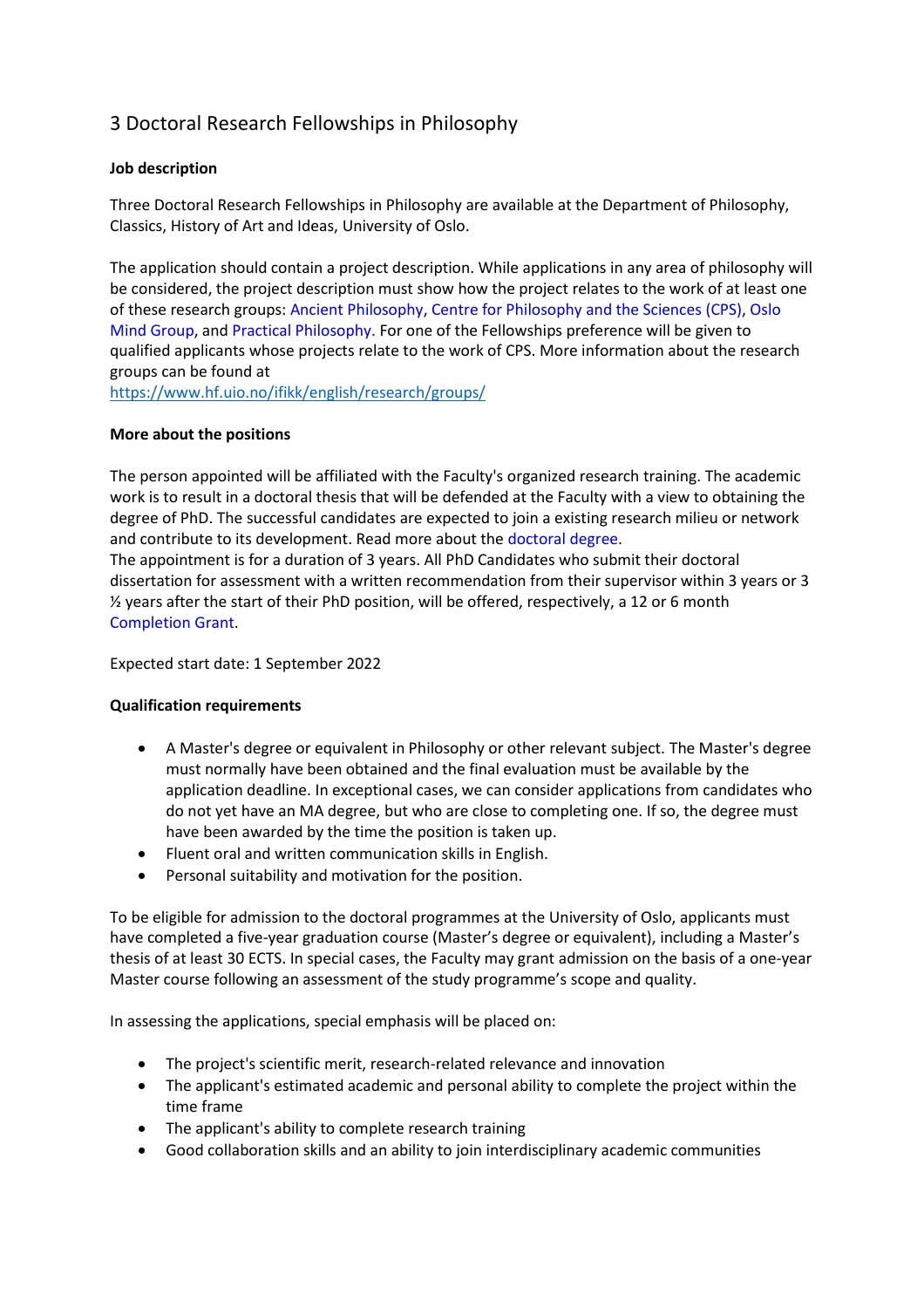Applicants who have recently graduated with excellent results may be given preference.

## **We offer**

- Salary NOK XXX XXX per annum depending on qualifications (Iønnstrinn 54-59 LO/YS/UNIO)
- A professionally stimulating working environment
- Membership in the Norwegian Public Service Pension Fund
- Attractive welfare benefits

#### **How to apply**

The application must include:

- Application letter describing the applicant's qualifications and motivation for the position
- Curriculum Vitae (with a list of education, positions, teaching experience, administrative experience and other qualifying activities, including a complete list of publications)
- Transcript of records of your Bachelor's and Master's degrees. Applicants with education from a foreign university must attach an explanation of their university's grading system
- Documentation of Language requirements (if applicable)
- Project description, including a detailed progress plan for the project (3 5 pages, maximum 14,000 characters. See Template for project descriptions)

Please note that all documents must be in English or a Scandinavian language.

Educational certificates, master theses and the like are not to be submitted with the application, but applicants may be asked to submit such information or works later.

The application with attachments must be delivered in our electronic recruiting system, jobbnorge.no.

Short-listed candidates will be invited for an interview.

#### **Formal regulations**

See also regulations as well as guidelines for the application assessment process and appointments to research fellowships.

Following the Freedom of Information Act (Offentleglova) § 25, Chapter 2, demographic information about the applicant may be used in the public list of applicants even if the applicant opts out from the entry in the public application list.

The University of Oslo has an Acquisition of Rights Agreement for the purpose of securing rights to intellectual property created by its employees, including research results.

The University of Oslo aims to achieve a balanced gender composition in the workforce and to recruit people with ethnic minority backgrounds.